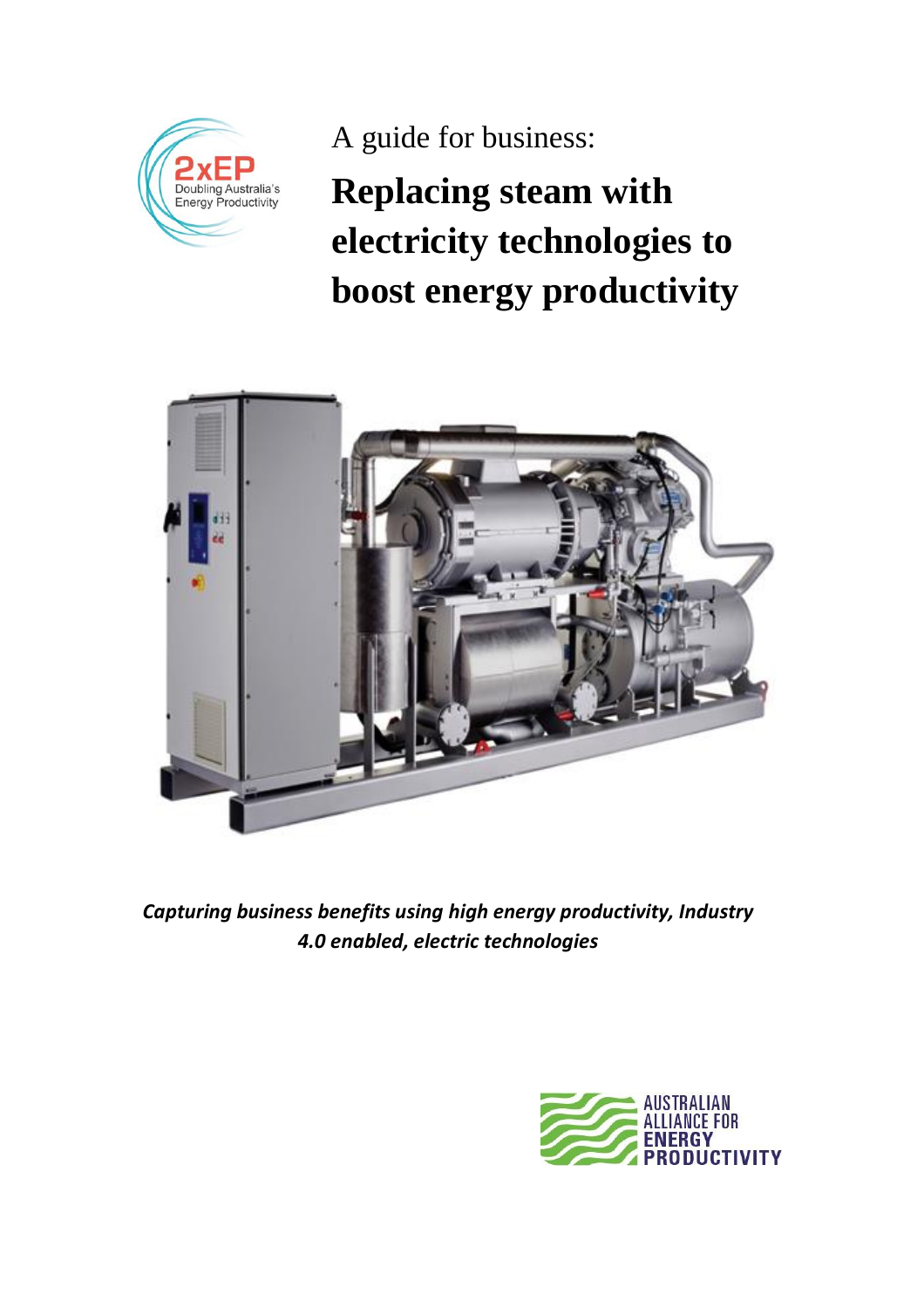#### **AUTHORSHIP OF THIS REPORT**

This report is published by the Australian Alliance for Energy Productivity (A2EP). A2EP is an independent, not-for profit coalition of business, government and environmental leaders promoting a more energy productive and less carbon intensive economy.

The members of the project team that compiled this report are Jonathan Jutsen (A2EP), Alan Pears (Senior Consultant), Dr Ahmad Mojiri (RMIT) and Liz Hutton (Project Manager and Researcher).

#### **ACKNOWLEDGEMENTS**

A2EP would like to thank the NSW Office of Environment and Heritage, Sustainability Victoria, Clean Energy Finance Corporation and Climate-KIC Australia for funding this work.

A2EP would also like to thank the many stakeholders who generously gave their time to provide valuable input and insights in the preparation of this report.

*Note: Acknowledgement of this support does not indicate stakeholders' endorsement of the views expressed in this report.*



While reasonable efforts have been made to ensure that the contents of this publication are factually correct, A2EP, NSW Office of Environment and Heritage, Sustainability Victoria Clean Energy Finance Corporation, Climate-KIC Australia, RMIT University and other contributing stakeholders give no warranty regarding its accuracy, completeness, currency or suitability for any particular purpose and to the extent permitted by law, do not accept any liability for loss or damages incurred as a result of reliance placed upon the content of this publication. This publication is provided on the basis that all persons accessing it undertake responsibility for assessing the relevance and accuracy of its content.



© Australian Alliance for Energy Productivity 2018

Level 10, UTS Building 10, 235 Jones Street, Ultimo, NSW 2007 and RMIT University, PCPM, L8, Building 8, 360 Swanston Street, Melbourne VIC 3000

info@a2ep.org.au

02 9514 4948 www.a2ep.org.au

www.2xep.org.au ABN: 39 137 603 993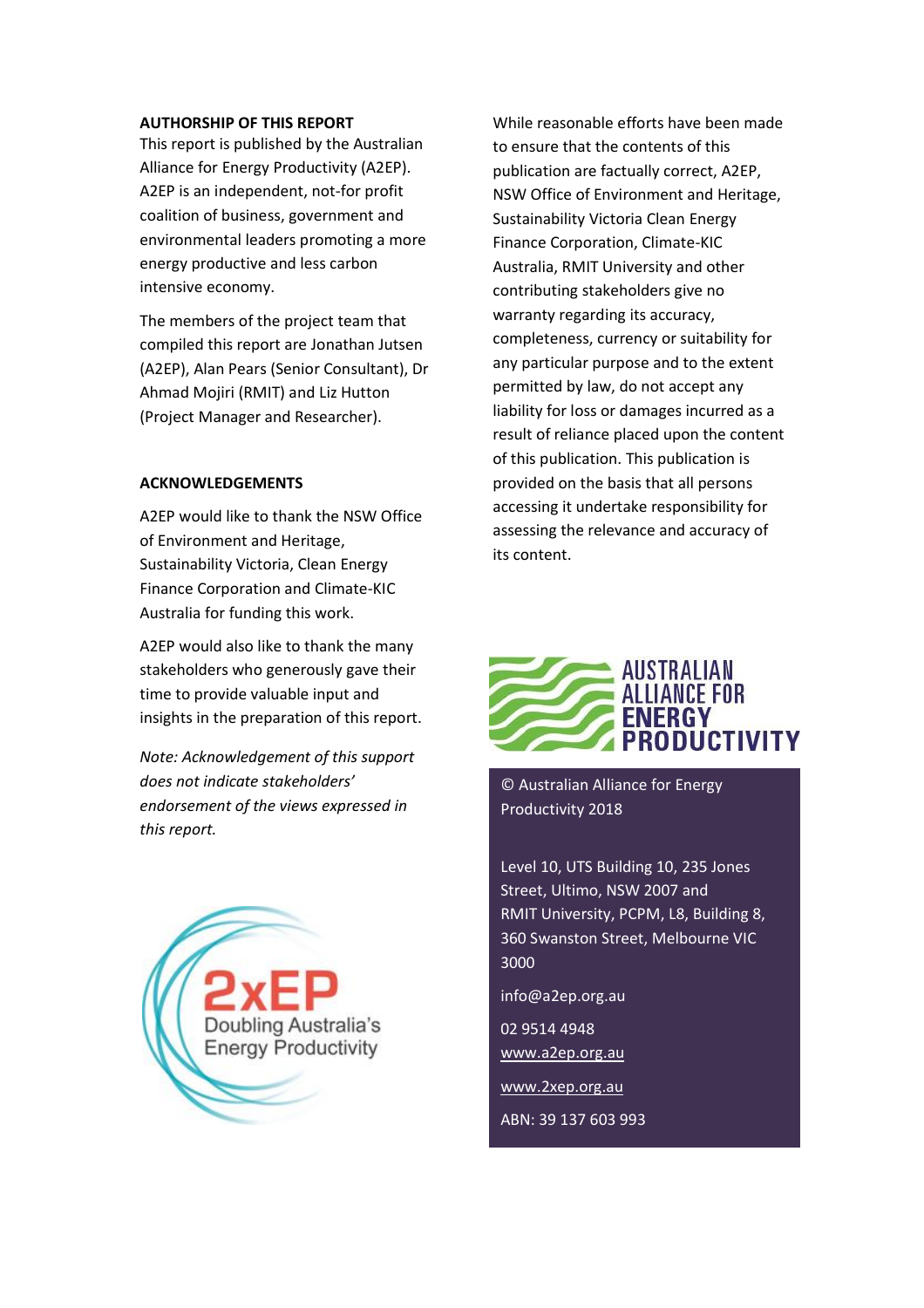

# **Why address process heating?**

Steam was a valuable medium for heating in the past, providing excellent heat transfer and energy density. But central steam systems are a poor match for the requirements of the Industry 4.0 world – which requires digital control, accurate measurement, and great flexibility.

This guide aims to assist businesses to replace central boilers and steam reticulation systems with distributed (point of end use) alternatives to steam heating, which are more responsive to changes in plant conditions and can be readily digitalised for integration with Industry 4.0.

By doing this it is possible to substantially improve energy productivity - not just through energy savings, but also increased value through better reliability/less downtime, improved working conditions, reduced maintenance costs and reduced water use.

Food, beverage, textile and other facilities use steam in a range of processes from boilers fuelled by natural gas (or other fossil fuel), with steam circulation and condensate return.

Often the end process heating requirement is at a much lower temperature than the steam is supplied at. And often the actual process requirement is for heating to a temperature well below 100°C.

Central steam systems are much less efficient than what most operators believe. The large scale of losses is generally hidden by the lack of measurement – steam flows are expensive to measure and often inaccurate. The diagram below shows the sources of losses in a typical system running at full load, **excluding** the large standing losses of a standby boiler. At part-load operating conditions, the efficiency rapidly falls further due to the large fixed losses, resulting in less than 35% of the energy in the gas burned delivering useful heat to the process.



*Central steam systems waste a lot of energy even operating at full load*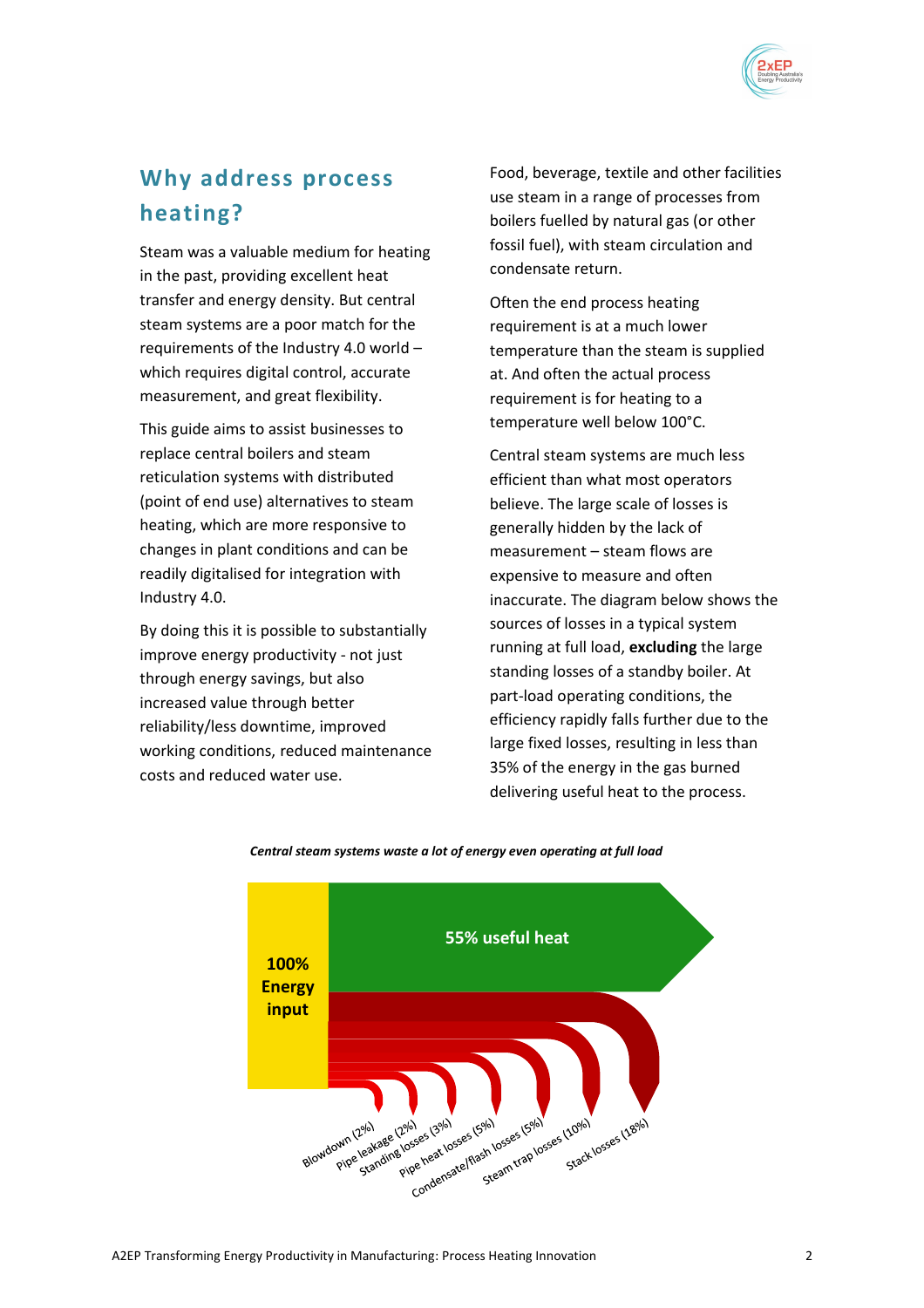

# **Process heating applications**

If we want to consider alternatives to steam systems, we need to understand the purpose of providing heat to each process where it is used. Steam heating is typically used in:

- Food processing for removing water (concentrating, crystallising, drying), preserving, cooking, and cleaning.
- Other industries for forming, melting, or to promote chemical reactions.

This guide is primarily focused on process heating in food/beverage processing.

<sup>1</sup>The food and beverage sector consumed 14.5% of total energy consumed by manufacturing in 2015-16 and generated 33% of the total value. Note that food and beverage processing activities extend well outside the manufacturing sector as measured by Australian Bureau of **Statistics** 

Both thermal and non-thermal alternatives to steam heating may be used to achieve the ultimate outcomes that are desired on food processing sites:

- 1. **Dewatering** the most energy efficient way to remove water is natural/forced evaporation, followed by mechanical dewatering, and the least efficient is boiling off water.
- 2. **Preserving** thermal preservation requires heating to over 70°C and up to 100°C to kill pathogens in food. Preservation can also be achieved by using non-thermal processes to kill bacteria. Non-thermal processes tend to be more energy efficient and may result in a better-quality product because thermal processing may alter the product characteristics.
- 3. **Cooking** generally needs to raise the food to 100°C+ and often involves some level of dewatering.
- 4. **Cleaning process plant** requires heating to over 70°C and up to 90°C to kill pathogens.



#### *Alternatives to boiler systems: Thermal and non-thermal processes*

 $\overline{a}$ <sup>1</sup>https://www.energy.gov.au/sites/g/files/net3411/ f/energy-update-report-2017.pdf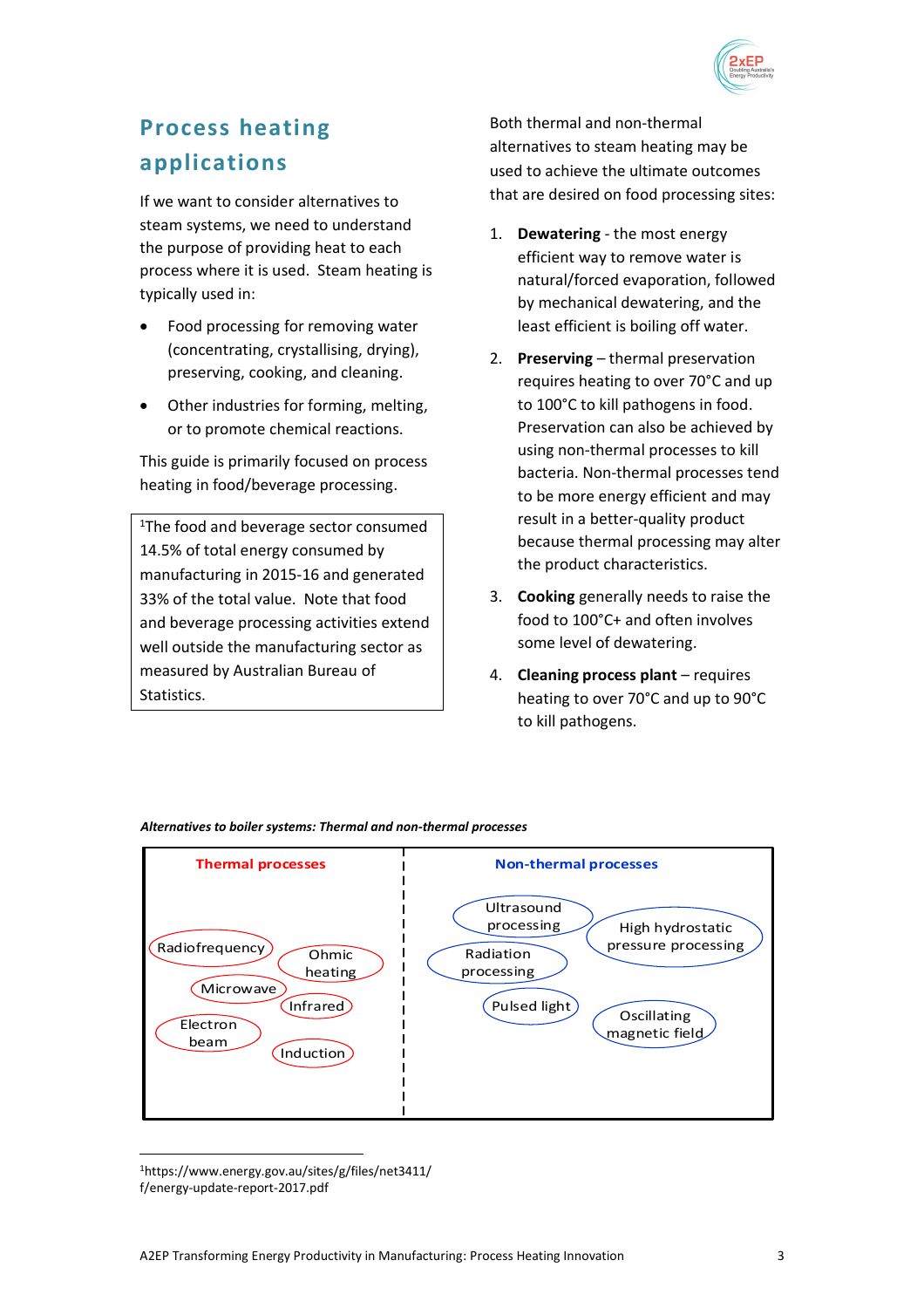

# **Alternatives to boiler systems**

The diagram on the previous page shows there are many electric technologies that can replace fossil fuel-based steam systems. These are point of end use technology applications, which are matched with a specific process need, and thus may only operate when that process is operating. The choice of technologies to best address a process need requires careful examination of each specific process.

In this guide, we are not able to address all electricity technologies and applications, but instead focus on the most generally applicable options:

- **1. Mechanical dewatering technologies to reduce the drying task**
- **2. Electro-technologies to replace thermal processing for preserving**
- **3. High energy productivity electro-technologies for heating/cooking**
- **4. Heat pump technology - waste heat recovery and co-producing heat and cold**

Once high productivity electricity technology options for displacing steam heating that are cost effective are applied, if there are still some applications that need steam then consider:

**5. High efficiency localised packaged boilers.**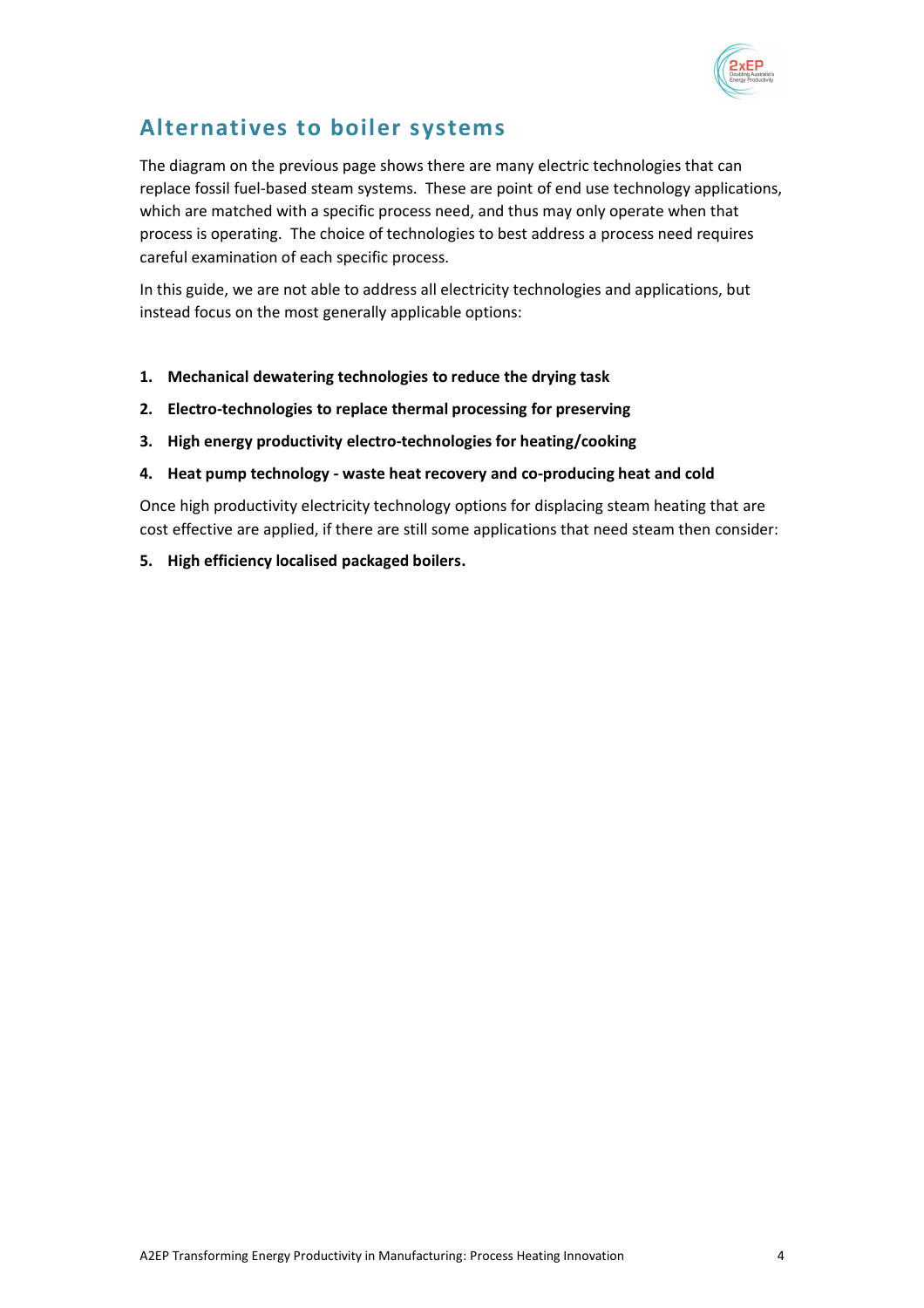

# **1. Mechanical dewatering to reduce drying**

Evaporating water uses large amounts of energy. Evaporating one litre (1 kg) of water requires about 2.3 MJ (0.64 kWh) of thermal energy. In practice, taking into account dryer efficiency, much more energy may be consumed.

Removing water using free ambient energy or mechanical methods can be far more energy efficient. Options may include ambient forced evaporation using an efficient fan system, microfiltration using membranes to separate water from product, centrifuging (high speed rotation), and crushing. Combinations of technologies can be used in series, and partial dewatering can be done before cooking.

Energy productivity improvements associated with these technologies may include:

- Reduced energy use
- Reduced capital costs of equipment
- Improved quality and consistency of product, e.g., improved extraction of juice from grapes increases wine production, while capturing more flavour
- Reduced quantities of material to be transported and processed, if dewatering can be conducted earlier in the value chain.

Note that a dewatering process could be used in tandem with a heat pump drier to achieve high energy productivity.

## **Example: Concentrating milk using reverse osmosis**

Normally milk is transported with its full water content and dewatered thermally at the processing plant using spray dryers. An alternative, membrane dewatering, is far more energy efficient than thermal drying.

Reverse osmosis technology is suitable for onfarm use where a large farm is a substantial distance from the processing plant (noting care must be taken to maintain low bacterial levels in this additional process step), for inter-factory transfers of milk and milk products, and for sales of bulk milk products interstate and internationally.

It has been demonstrated that milk can be concentrated to 50% of the original volume without adversely affecting the quality of the milk.

This process can be used at the milk processing plant before the driers, but then loses the transport energy saving benefit.

*Reverse osmosis at Yanakie Dairy Farm, Vic*



*Image[: https://www.clearwater.asn.au/](https://www.clearwater.asn.au/resource-library/smart-water-fund-projects/on-farm-milk-de-watering-system-for-reuse.php)*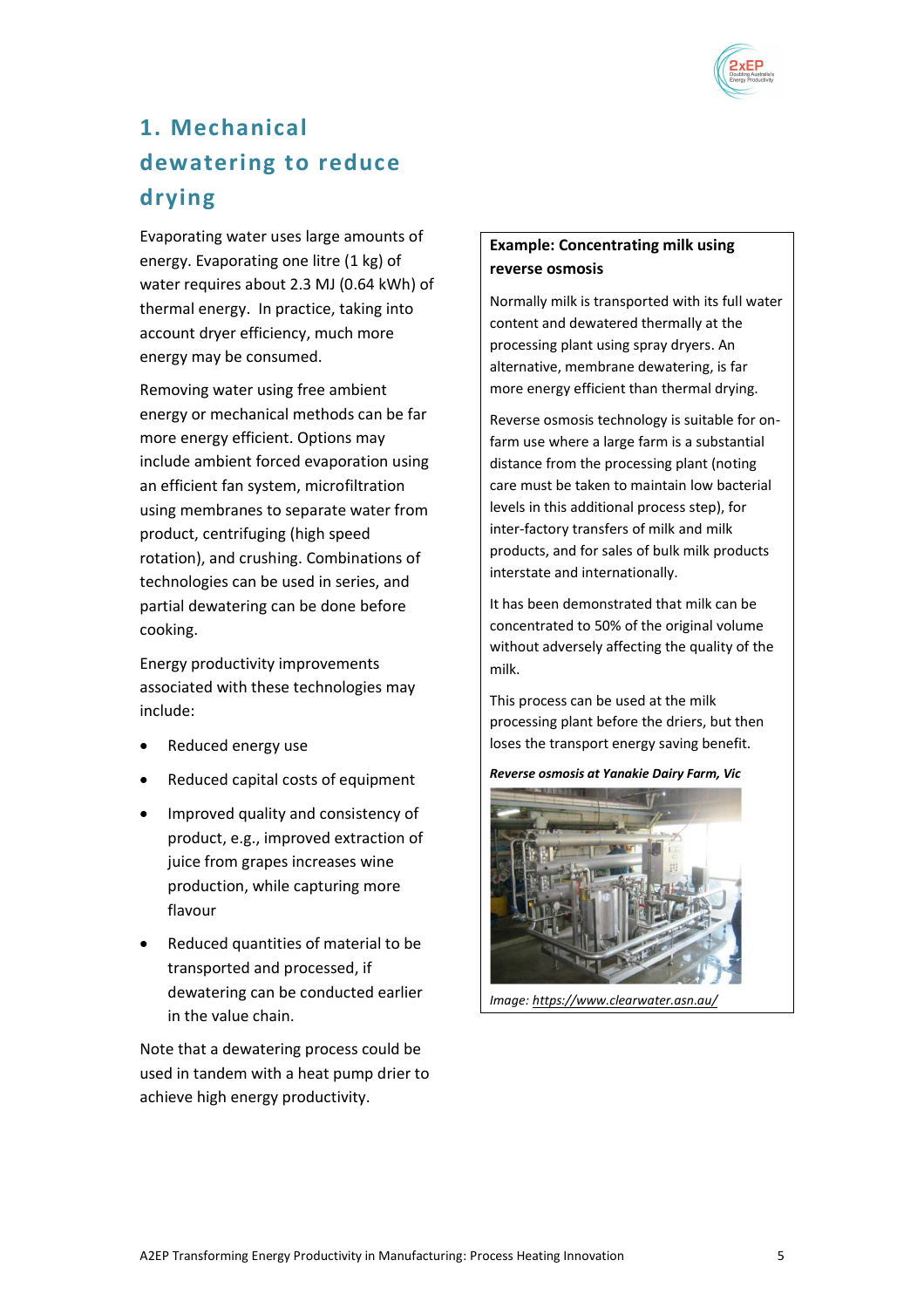

# **2. Electro-technologies for preserving food**

Pasteurisation is common in industrial processing to kill bacteria, by heating to a temperature of 65-75°C for a specified period: the higher the temperature, the shorter the period required, but the greater risk of changing flavours or textures.

## **Alternative options replace heat with other mechanisms to kill pathogens**

These technologies reduce or avoid the need for heat. Fuel consumption is thus displaced with electricity, often at much higher energy productivity. The net impact on energy cost and loads on energy infrastructure needs to be considered. Alternative processes may offer value-adding benefits, such as extended shelf life or maintenance of more attractive texture or taste.



Technologies that avoid traditional thermal heating are emerging, though some have been available for many years. They include:

- High pressure processing
- Microwave
- **Ultrasonic**
- Irradiation (electron beams, X-rays),
- Ultraviolet light (especially suitable for sterilising containers).

In some cases, it is possible to maintain sterile production conditions so that pasteurising is not needed when the product is to be consumed fairly soon, and the cold chain can be well managed, or advanced packaging is used.

### **Example: High pressure processing (HPP)**

HPP uses very high pressures in the range of 300-600 MPa instead of heat processing to kill yeasts, moulds and bacteria. It can be used across a range of product categories such as juices, meat, poultry, seafood, fruit and vegetable products, meal solutions, dips and sauces.

HPP technology has the potential to extend the shelf-life of cooled perishable products, e.g. juices produced using HPP can be stored up to five times longer than other chilled juices. HPP also provides improved safety, taste, texture, quality, fresh-like characteristics and nutritional value, without having to use chemical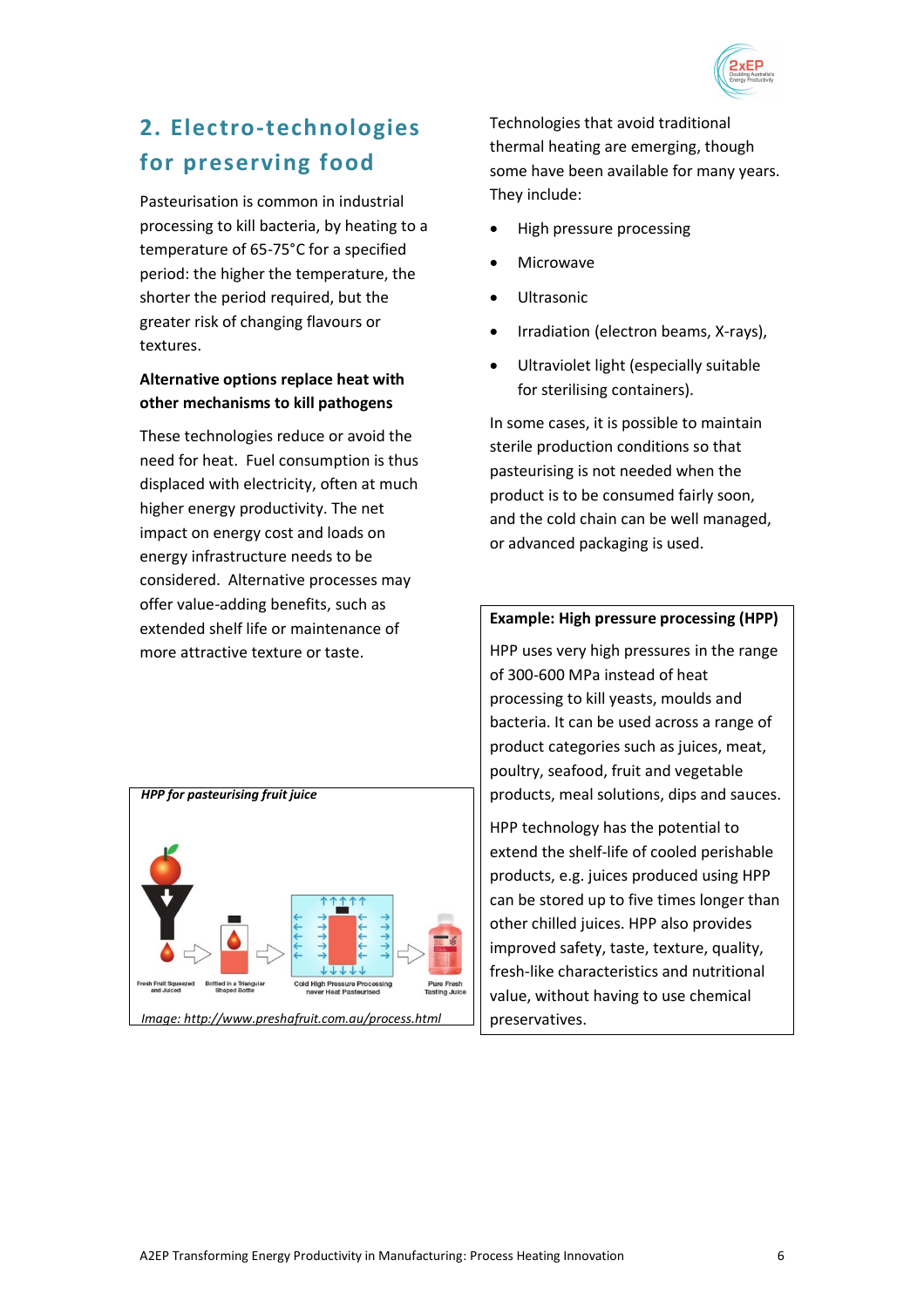

# **3. Electro-technologies for heating and cooking**

Convection-based heating using hot gas or a flame relies on conduction of heat through the bulk of the material. Electrotechnology processes, such as microwave and radio frequency, can more accurately target and deliver energy to the point of use volumetrically.

In radio-frequency (RF) heating, material with polar molecules content is conveyed between two electrodes with alternating polarity. The alternating polarity makes the polar molecules, like water, re-orient continuously. The friction caused by this molecular movement rapidly heats up the material throughout.

RF heating can be employed in a large number of thermally driven processes:<sup>2</sup>

- Drying textiles, fabric and garments
- Drying hydrophilic foams
- Post baking drying and moisture control of food products
- Drying water-based coatings, ink, and adhesives
- Heat treating, de-infestation of bagged products
- Pasteurisation of food products.

Ultrasound processing uses interaction between materials and sound waves with high frequency not audible by the human ear. This technology can be used across a range of applications in industry including crystallisation, drying, degassing, extraction, filtration, homogenisation, meat tenderisation, oxidation, and sterilisation<sup>3</sup>.

### **Example: Microwave radio-frequency**

Microwave RF generates heat in snack food mainly in areas with more moisture content.





*Image: www.hielscher.com* 

l

<sup>2</sup> http://www.radiofrequency.com

<sup>3</sup> http://www.dolcera.com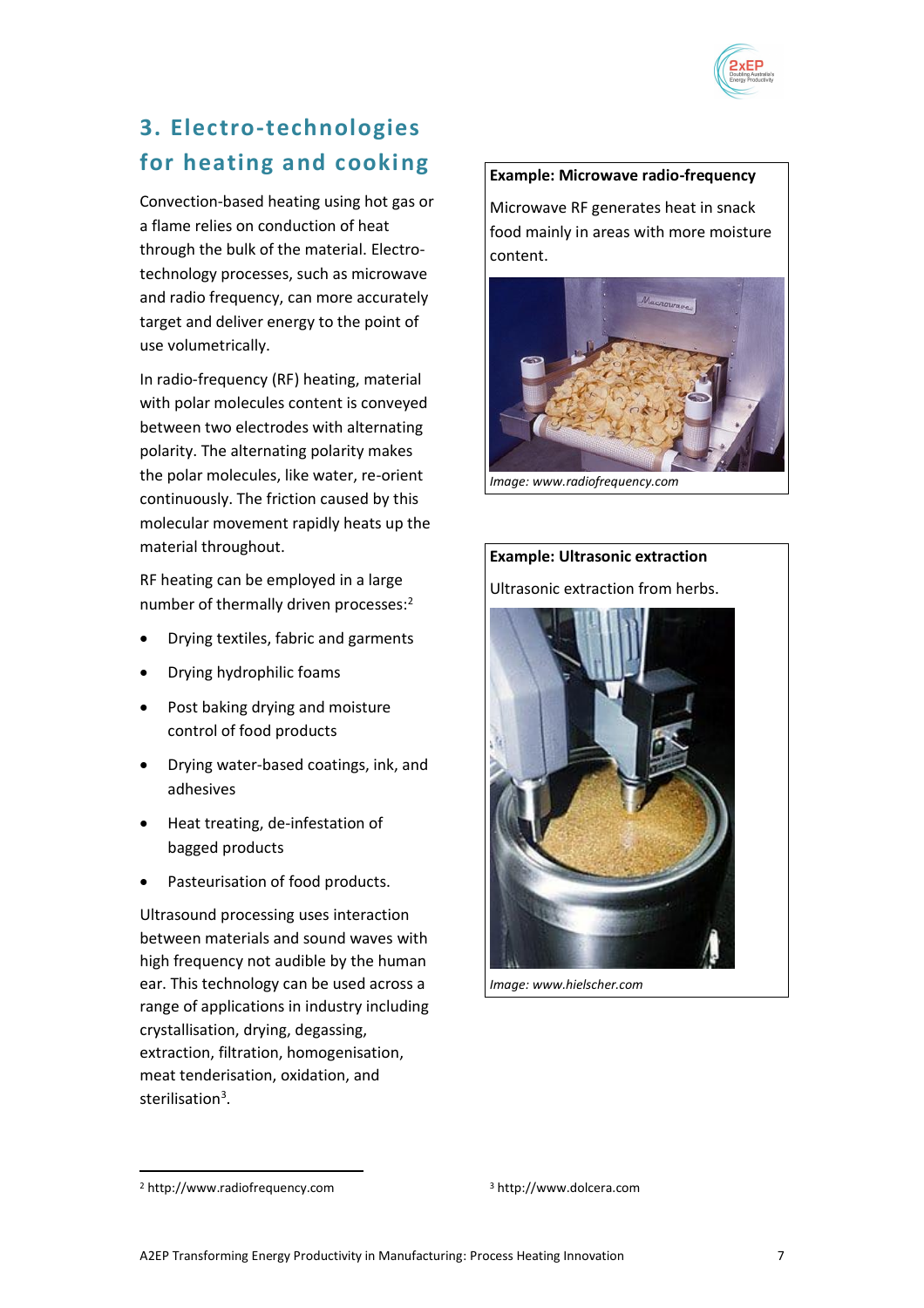

# **4. Heat pumps**

Industrial heat pumps use a refrigeration cycle to very efficiently upgrade low temperature heat from the environment to useful, higher temperature levels.

Heat exchangers, which are cheaper than heat pumps, can be used when the waste heat stream is at a high enough temperature to be recovered for use at a lower, but still useful, process temperature. But where the temperature needs to be raised, heat pumps can be used.

The most economically attractive applications occur where heat pumps can be used to upgrade heat from waste streams (e.g. condenser heat from refrigeration systems) and/or capture latent heat (e.g. hot humid air from dryers), and where simultaneous heating and cooling duties can be delivered.

The efficiency of a heat pump is denoted by its 'coefficient of performance' (COP), e.g. a COP of 3 means three times as much heat energy is delivered as the amount of mechanical work input from the compressor. The COP is higher where the size of the temperature 'lift' is lower and when heat exchanger area or heat transfer efficiency is greater.

# **Example: Hot water for sterilisation and cleaning using heat pump**

Lobethal Abattoir in South Australia installed a two-stage ammonia heat pump in 2012 as an alternative to heating water with a gas-fired boiler.

The heat pump utilises waste heat expelled by the condensers of the freezer plant, heating approximately 250,000L of water per day from 11°C to 75°C.

Hot water produced is delivered to a thermal storage tank and is used partly during the night for sterilisation and cleaning purposes and partly during the day for processing e.g. sterilising knives.



*Image: www.ampc.com.au*

| <b>Application type</b>                        | <b>Features</b>                                                                                  | <b>Typical Industries</b>                               |
|------------------------------------------------|--------------------------------------------------------------------------------------------------|---------------------------------------------------------|
| <b>Dryers</b>                                  | Capture sensible and latent heat from<br>exhaust streams                                         | Milk, pasta, noodles                                    |
| Food washing                                   | Capture sensible and latent heat (water<br>vapour) from exhaust streams                          | Potatoes, vegetables,<br>fruit                          |
| Water heating for<br>process and cleaning      | Capture waste heat from process or<br>refrigeration (or air) compressors                         | All food                                                |
| Pasteurisation                                 | Can be heating and/or cooling role                                                               | Milk, juices                                            |
| <b>Combined process</b><br>heating and cooling | Ideal applications use the condenser<br>for heating and evaporator for cooling<br>simultaneously | An example is bread -<br>product cooling and<br>proving |

#### *Typical heat pump applications*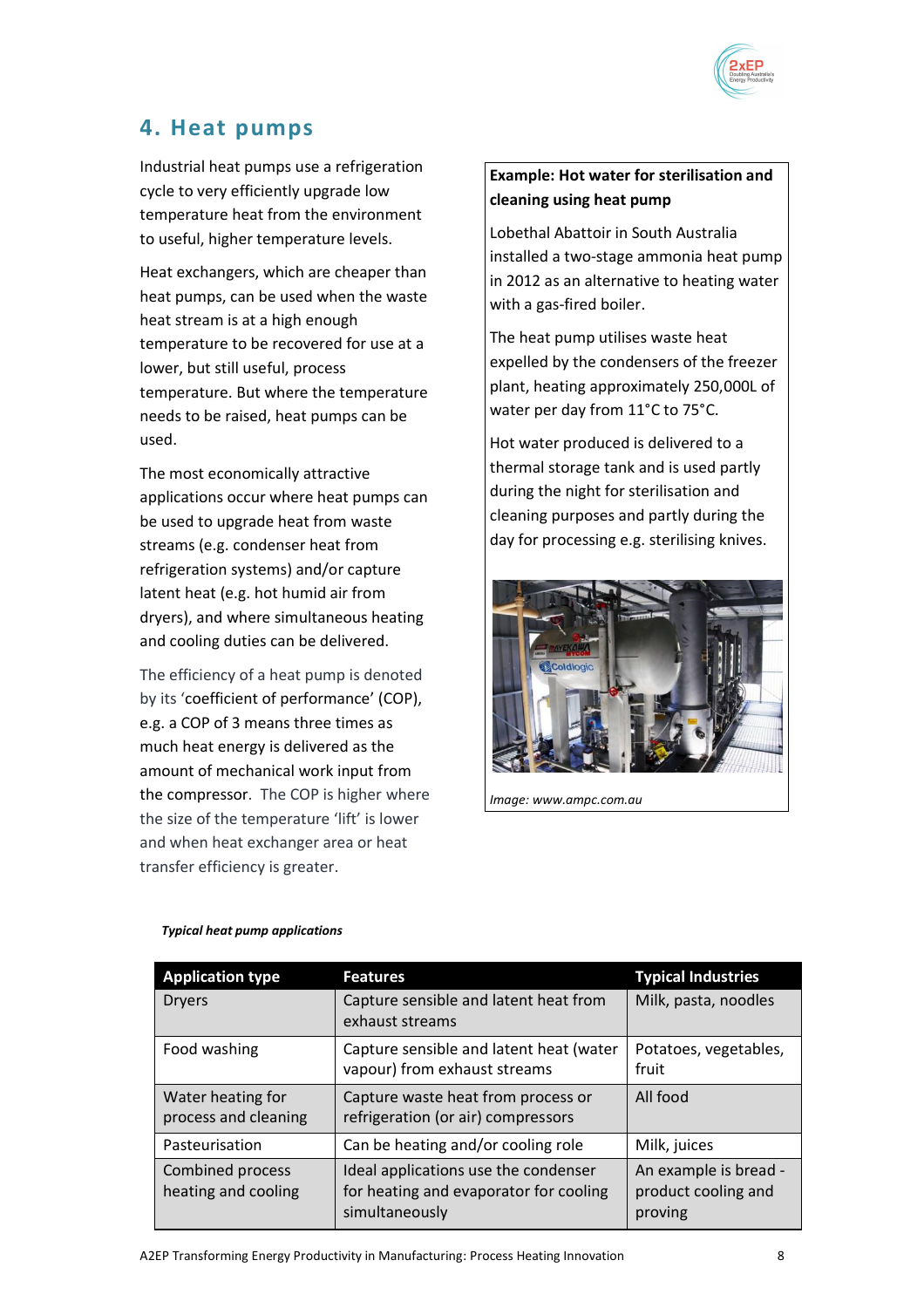



*Replacing central steam system with a series of local heat pumps*

# **5. High efficiency localised packaged boilers**

Once we have identified ways to replace most of the process heating load with electric technologies, there may be some applications which still require steam, or it is too expensive to convert existing plant.

Small packaged steam/hot water boilers can be installed near the end point of use on the site to cater for these needs.

These boilers can lead to a higher energy productivity because they:

- can be independently shut down when the process is not operating
- have rapid start -up and fast response to transient conditions
- can be individually sized and selected according to a particular end use
- each one can independently operate at a specific temperature/load condition
- allow for higher reliability if packaged boilers are connected.

Note: The recently released report ["Gas](http://www.eec.org.au/policy-advocacy/projects-partnerships/projects#/projects)  efficiency: A practical guide for Australian [manufacturers"](http://www.eec.org.au/policy-advocacy/projects-partnerships/projects#/projects) is a useful guide for sites to achieve gas savings by improving the efficiency of existing equipment. In this report we are focused on transformative change rather than incremental change.

#### *Compact electric steam boiler*



*Image: www.cleaverbrooks.com*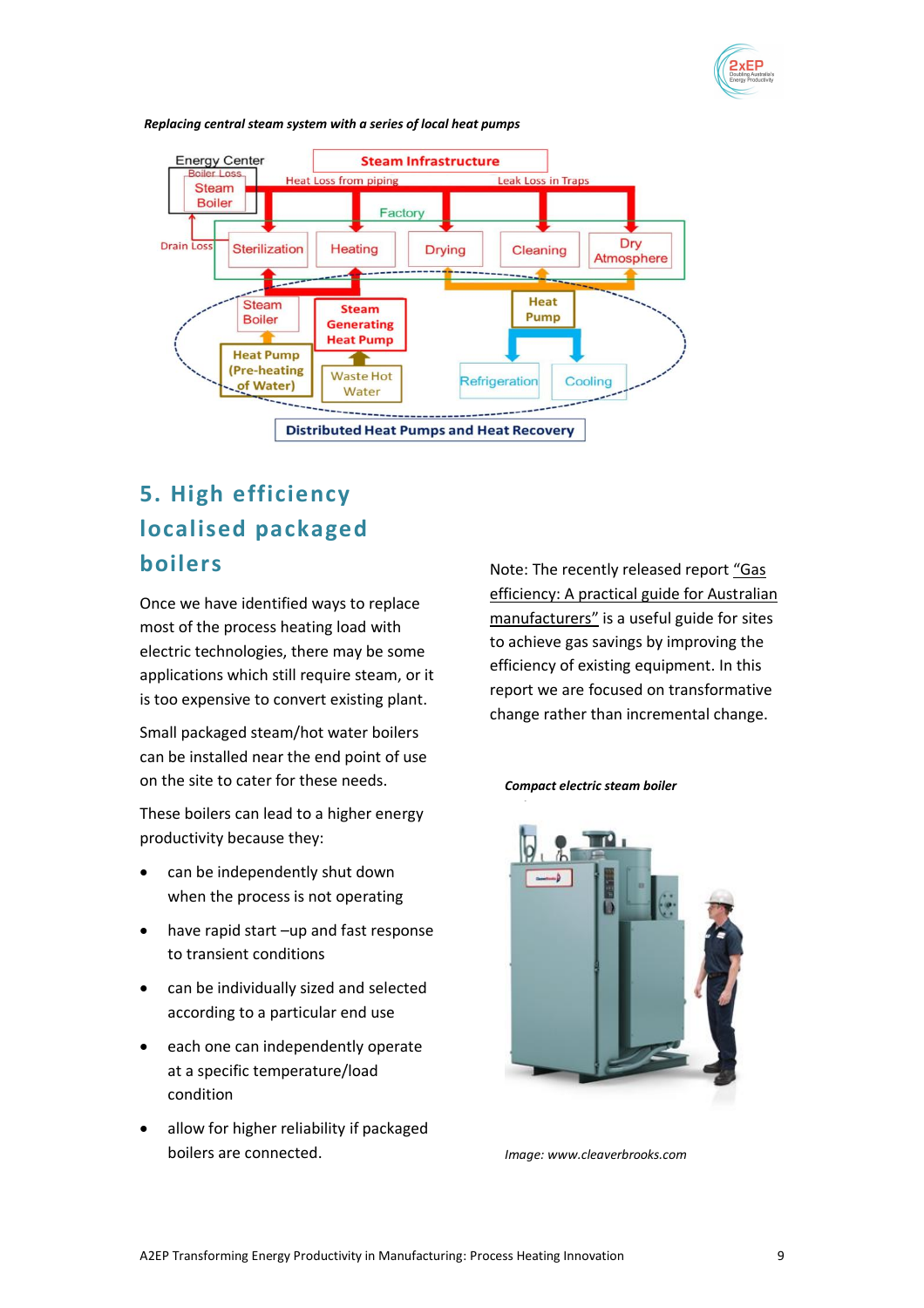

# **Integration of renewable energy to reduce electricity costs and emissions**

Deployment of more energy productive, digitally-controlled electricity technologies provides additional opportunity for using renewable energy to reduce carbon emissions.

The renewable energy can be supplied from on-site PV or other options such as biomass, and/or a renewable power purchase agreement from an off-site generation plant.

Either way, by managing the timing of electricity usage, the application of renewables can be optimised to get the best benefit. This is done through making electricity efficiency improvements, focused on loads operating at peak price times, utilising energy storage (thermal storage such as chilled water tanks, material storage or batteries) and use of demand management controls.

Energy storage can be added to heat pumps (hot and chilled water depending on the application) to improve the ability to use the systems preferentially in low energy price periods/avoid peak demand charges.

The control of electricity use to optimise usage patterns based on increasingly cost reflective real-time electricity supply prices is enabled by digitalisation.

Increased use of renewable energy and demand management controls can have additional benefits for manufacturing sites including:

- Improved energy security
- Improved ability to participate in and receive revenue streams for demand response programs
- In some cases, reduce the need for power supply infrastructure upgrades
- Reputational benefits of improved corporate sustainability.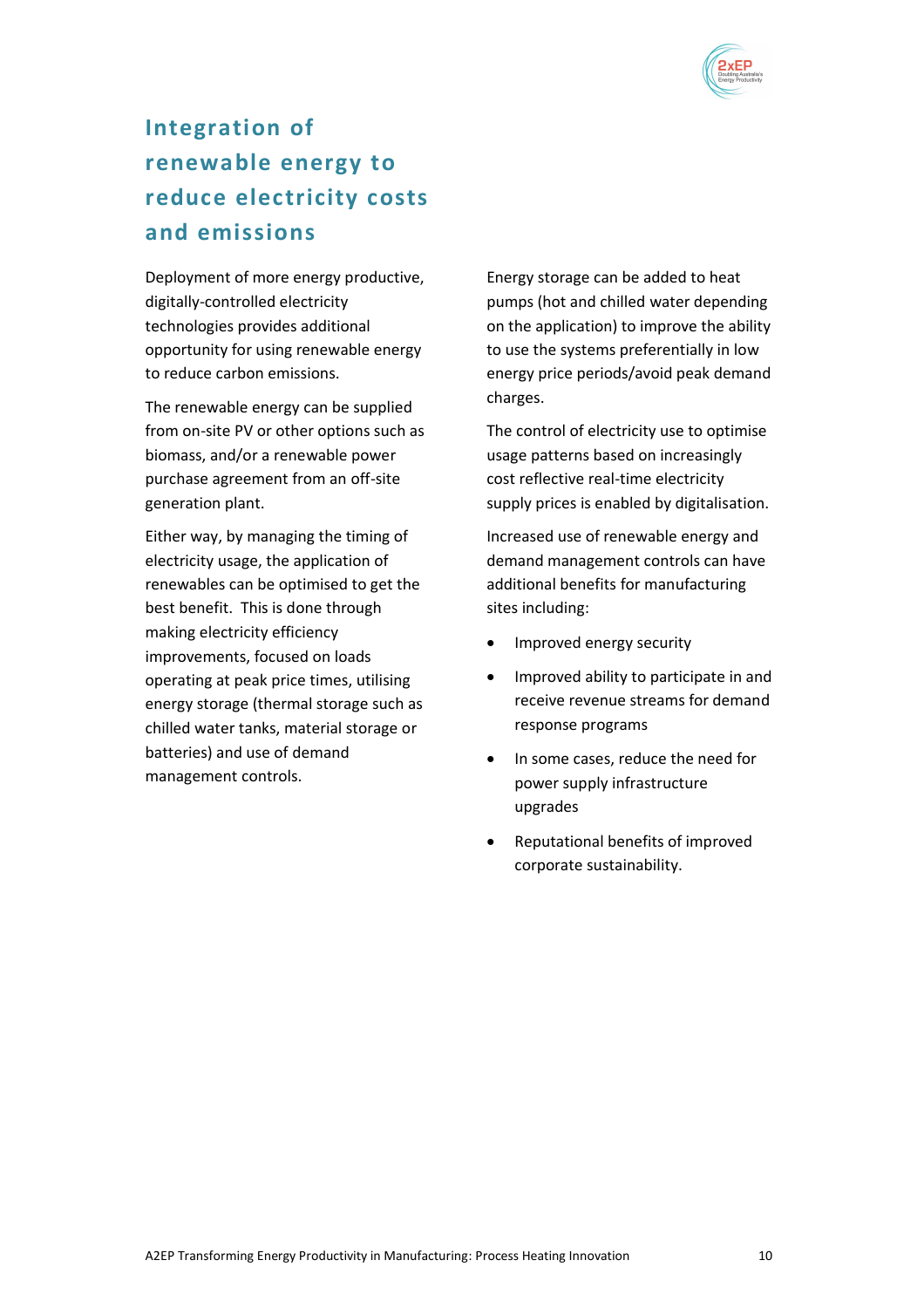

# **Implementation Planning**

This guide suggests steps to replace central steam/hot water systems with energy productive electricity technology.

### **A. Technical feasibility assessment**

**1. Is there much to gain from moving to point of end use energy application?**

There may be a good case if:

- the existing boiler is close to its end of life.
- hot water, not steam, is the main heating requirement.
- the site is moving to an Industry 4.0 model, where central steam systems will not suit flexible operating requirements.
- the boiler is oversized for duty, hence operating mostly at part load.
- the reticulation system is in need of major maintenance.
- significant waste heat is available, but at a temperature too low for heat exchange for process us (e.g. from refrigeration compressors)
- there are existing large cooling towers
- boiler fuel prices have increased relative to available electricity (including on-site generation or PPA).

If the answer to one or more of these questions is yes, go to step 2.

## **2. Define the actual requirements of process heating loads**

Carry out research to find out the precise customer product specifications that drive the process heating demand.

- What are you specifically trying to achieve with the heating task, and what are all potential options to achieve that objective?
- Is heat definitely required? If so, what is the specific temperature versus time requirement, and the heat transfer characteristics of the product? Note that the temperature of the supply line (e.g. steam pipe) should not be relied on as a guide to process temperature needs.

### **3. Consider upgrading incrementally**

Are there parts of the steam system that are remote from the rest of the reticulation system, or have different operating hours (e.g. operate on a weekend when other plant is off)? In these cases, there may a case to consider closing off one section of the steam system in incremental steps to replace steam. Note that this is generally not the most energy productive option, as the rest of the system losses remain, and it further reduces load on what might already be an underloaded main boiler. However, if it provides significant incremental benefits, it gets the process of boiler replacement started.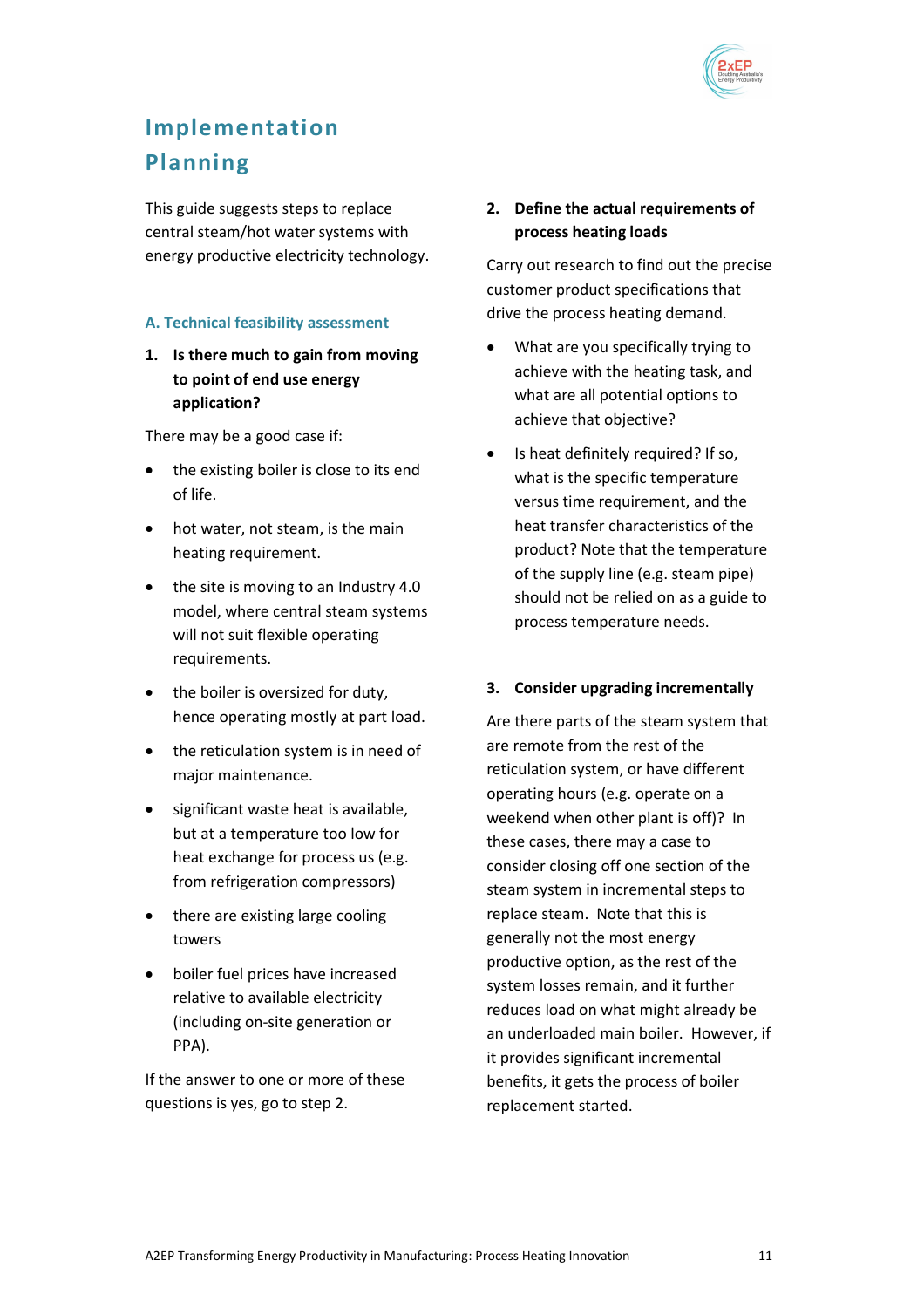

# **4. Technical feasibility analysis of displacing steam**

Now, thermal requirements and energy flows across the plant need to be quantified.

**4.1.** Assess any non-thermal technology replacement options first.

This guide and the accompanying text provide options.

If economical, this will reduce the remaining heating requirement.

**4.2.** Conduct a plant heat balance.

The heat required by each process heating application needs to be quantified and checked against a balance between heat into and out of the system.

**4.3.** Are there sources of waste heat?

Identify types of rejected heat sources across the plant.

- At what temperatures and quantities are they available?
- Does the amount of heat vary with throughput, the product, season, etc?
- Does the timing of heat being available coincide with applications that can use it? If not, can it be stored?
- Is it located close to the potential sink?

**4.4.** Can I simply meet key process heat demands with a heat pump or two?

If it is a relatively simple application without multiple heat sources and sinks, a heat pump might be the best option, and in that case, you might proceed straight to a technical and economic feasibility study of that project.

**4.5.** Do I need to conduct a pinch study?

Pinch analysis is used to systematically identify optimal heat inter-change opportunities within a plant that has many heat sources and sinks at different temperatures.

An exothermic process can transfer its rejected heat to an endothermic one (see the figure below). The point with minimum temperature difference between the two streams is called the pinch point.



Pinch analysis helps to:

- Identify the amount of reusable thermal energy in a complex plant
- Match the available and required thermal energy at exchange points
- Size and locate suitable heat exchangers for heat recovery
- Identify the necessity optimal positioning and size of heat pumps to upgrade low temperature heat sources for use in particular processes.

Pinch analysis is not necessary for plants with simple processes.

Further explanation can be found at [http://www.industrialheatpumps.nl/en/](http://www.industrialheatpumps.nl/en/applications/pinch_analysis/) [applications/pinch\\_analysis/.](http://www.industrialheatpumps.nl/en/applications/pinch_analysis/)

See also 'Pinch Analysis and Process Integration' by Ian C Kemp.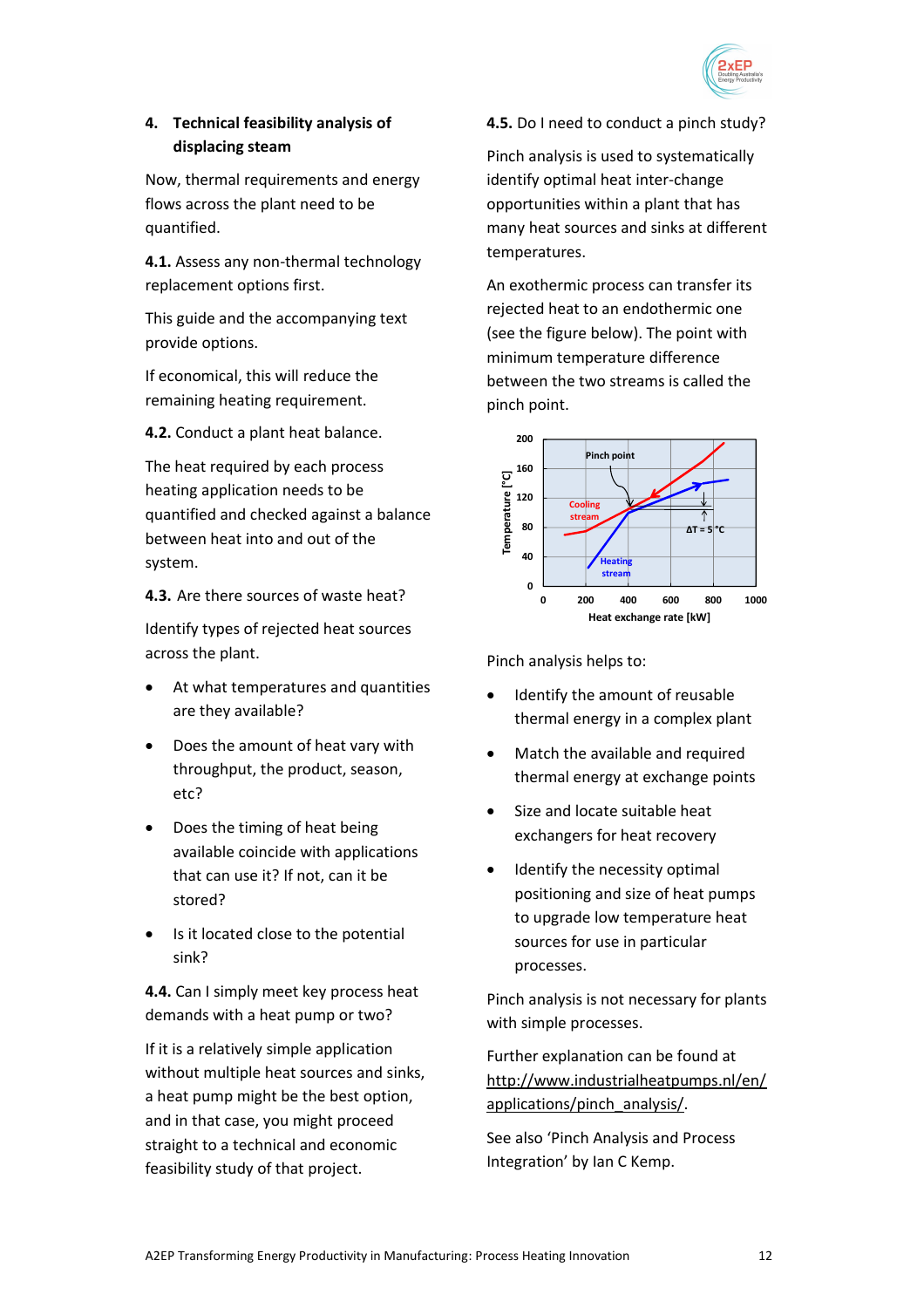

### **B. Economic feasibility analysis**

### **Energy cost of heat pumps vs steam from boiler/steam system**

The primary factors influencing the economics of heat pumps to replace boiler systems are:

- The **relative price of electricity and available fuels**
- The relative overall system efficiencies of heat delivery
- The **lift temperature** of the application (between the waste stream temperature and the process).

The relative electricity to gas price ratio has a significant impact on relative heat costs from heat pumps and boilers. This ratio is commonly between 1.5 and 4 around the world.

Typically, the price of electricity and gas in the east coast of Australia in 2017/18 is about 15-17.5 c/kWh (\$42-49/GJ) and \$10-12 /GJ respectively<sup>4</sup>, which means the ratio is about 4. But the large difference between system efficiencies can change this ratio to under 0.7 – that is, the cost of heat supplied by the heat

*Heat pump temperature lift vs cost of delivered heat*



Chart basis: At pump evaporator temperature = 55°C Efficiency of heat pump cycle is 65% of thermodynamic maximum Information intends to present trends and does not apply to all cases.

l

The diagram below provides an indication of the relative cost of a heat pump and gas heating for different lift temperatures.

**Example 1**: An advanced heat pump can generate 65°C useful heat from 25°C waste heat, with a COP $_{\text{Heat}}$  of 4. This means that by consuming 1 kWh of electricity, 4 kWh of heat will be delivered at 65°C. For this case, the cost of heat from the heat pump will be about \$10/GJ. A boiler/steam system with 75% efficiency can deliver the same heat at \$13-16/GJ. But if that boiler/steam system is only effectively 35% efficient, the delivered heat from the gas systems would be twice as expensive.

**Example 2**: Heat pumps deliver heat at the condenser side by cooling the evaporator side. This is how they can coproduce cooling and heating which is a significant advantage, particularly for the food industry.

The combined  $COP_{Heat+Cool}$  of heat pumps can be much higher than their  $COP<sub>Heat</sub>$  if the cold side (the evaporator) is also utilised.

<sup>4</sup> A2EP, 2017. High temperature heat pumps for the Australian food industry: Opportunities assessment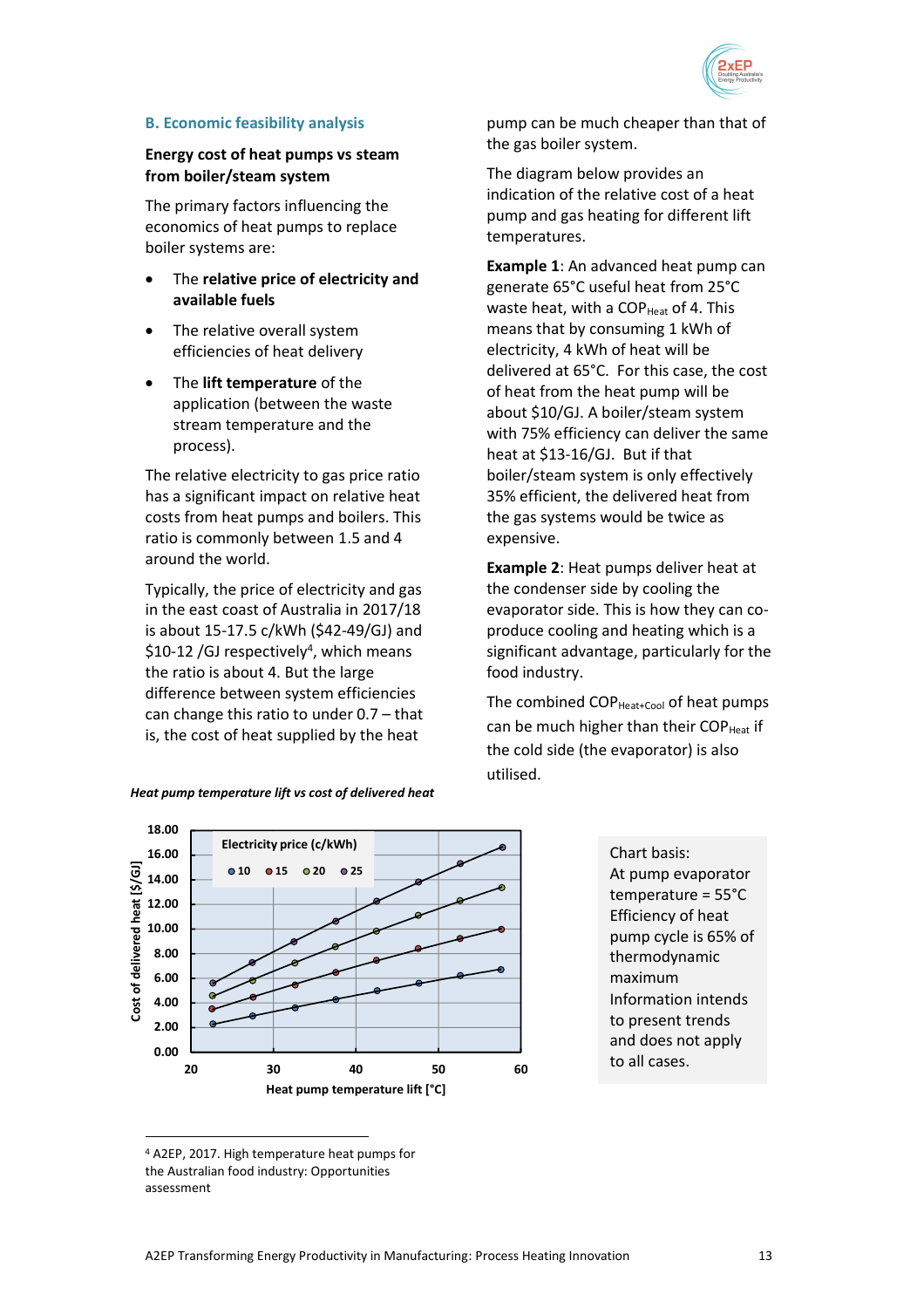

An advanced  $CO<sub>2</sub>$  heat pump can lift a stream temperature from as low as 12°C to 90°C with a COP<sub>Heat</sub> of 3. This heat pump can also deliver cold water at 7°C at the same time. When you include the production of chilled water the combined  $COP_{\text{Heat+Cool}} = 5.1$ . This plant can generate 90°C hot water at a cost of about \$14 - 16 /GJ which is on parity with heat from a 75% efficient gas fired boiler/steam system. PLUS, for every kW of heating power, 0.7 kW of cooling is also available.

The economic attractiveness of heat pumps is even greater when:

- boiler and steam system efficiency is lower, and this is generally the case.
- renewable PV electricity is available onsite. PV power is often coincident with plant operation hours. Heat pumps can convert PV power into hot and cold thermal energy, which may be stored in hot/cold water tanks to be used when PV is not available.
- the electricity to gas price ratio is lower e.g. when off-peak tariffs are applicable, and/or LPG at >\$20/GJ is the only accessible fuel.
- the process has variable load with significant duration of part load operation. Heat pumps are less

sensitive to part load conditions than boilers and can maintain ~80% of their peak COP for much of the operating range, whereas the efficiency of boiler systems can drop from 75% to 50% at 50% load. This means that the cost of delivered heat

increases from \$16/GJ to \$24/GJ whereas heat from a heat pump only increases from \$10/GJ to \$12/GJ.

**A very common scenario:** A plant has an average steam/hot water efficiency of 45% for producing cleaning hot water at 65°C. The plant uses LPG at \$20 /GJ and has access to electricity at 15 c/kWh.

The cost of heat for this application will be \$44/GJ from the boiler. This can be reduced to \$10/GJ if a heat pump is adopted.

If this plant uses  $5m<sup>3</sup>$  of cleaning water per day, the cost saving on fuel will be about \$8,500 over 300 days of operation.

The capital cost of such industrial high temperature heat pumps is estimated to be about \$1000 /kW of heat output installed. However, this can change with varying site and application specifications.

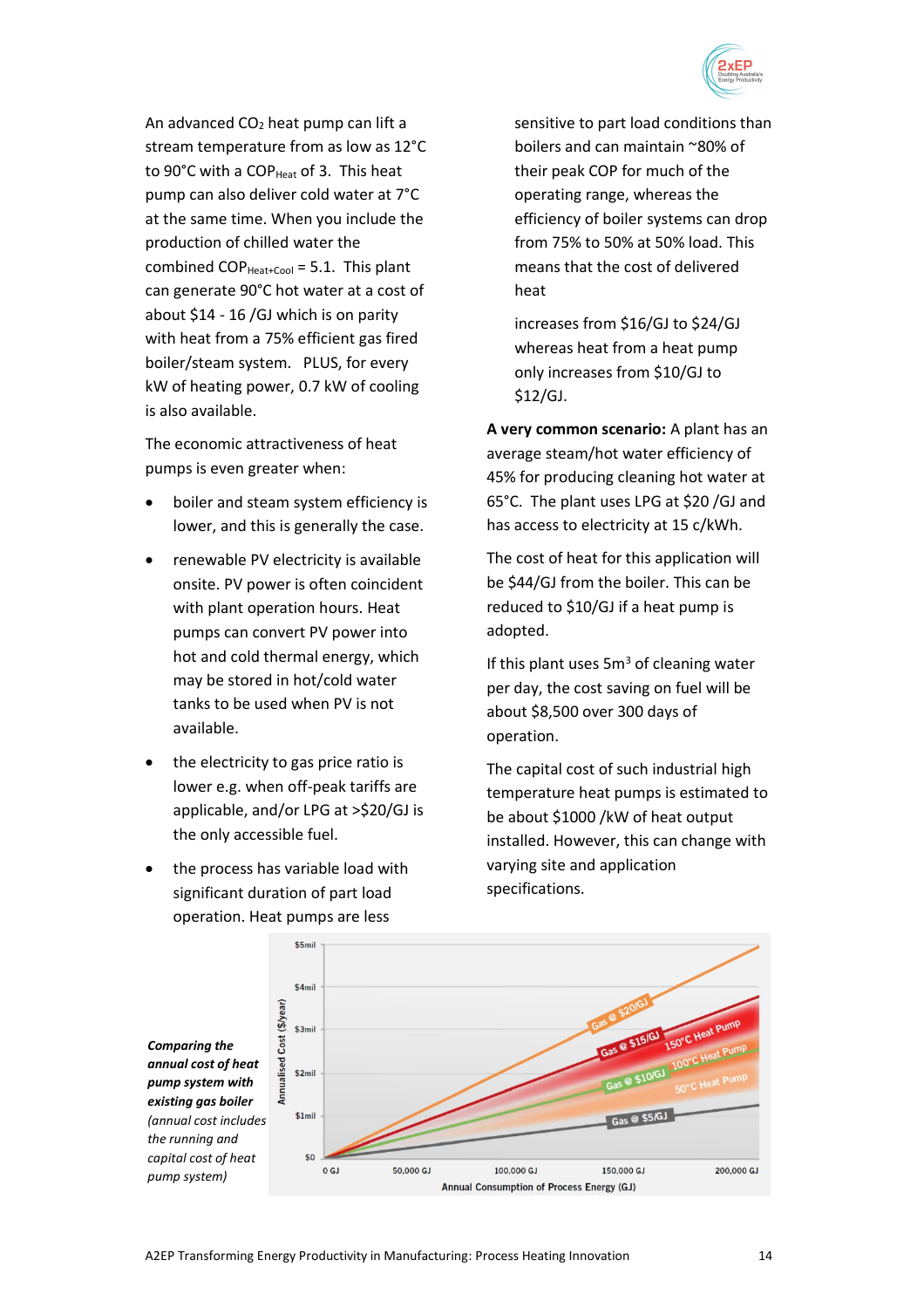

# **Economic issues of boiler replacement with heat pumps and other electricity technologies**

An economic assessment for a complete replacement of a boiler and steam system with alternative electricity technologies, requires analysis of all the costs and benefits from this transformative change in energy systems.

Some of the issues that should be considered include:

- The **capital and installation cost of the alternative technology** as a new project or retrofit:
	- (i) Timing of installation to match equipment retirement, plant expansion, development of new plants helps the economics.
	- (ii) The capital cost is impacted by the need for redundancy for plant reliability. One strategy to achieve at least partial redundancy without a cost penalty is to install multiple smaller standard units instead of one large piece of equipment.
	- (iii) The potential cost for upgrading the electricity connection or substation for large consumers may need to be included in the financial estimation to account for increased electric load, although addition of energy storage and/or smart management systems could limit peak demand within limits of existing supply infrastructure.
	- (iv) Alternative technology costs are declining as economies of scale and standardisation are captured, and supply chains mature.
- **System utilisation factor**

High return on investment for a new capital project is facilitated by high operating hours - ideally 3 shifts/7 days (i.e. 24/7 operation).

- **Importance of fully capturing all indirect energy productivity benefits**
	- Improved plant reliability (partially dependent on redundancy)
	- Reduced system maintenance (particularly where alternative technology displaced all or a significant part of steam reticulation system)
	- Enhanced controllability leading to improved product quality
	- Facilitating increased throughput
	- Reduced water bills, e.g. where a heat pump condenses water that can be utilised on-site
	- Reduced environmental management costs e.g. boiler blowdown and chemicals
	- Space savings compared to a boiler and steam system
	- Improved working conditions less noise and heat.

### **Funding and financing options**

Financiers are becoming more interested in financing energy productivity and onsite renewable energy projects as they improve their understanding of them. The Clean Energy Finance Corporation has played a major role in the change, and partners with financiers to offer attractive finance packages.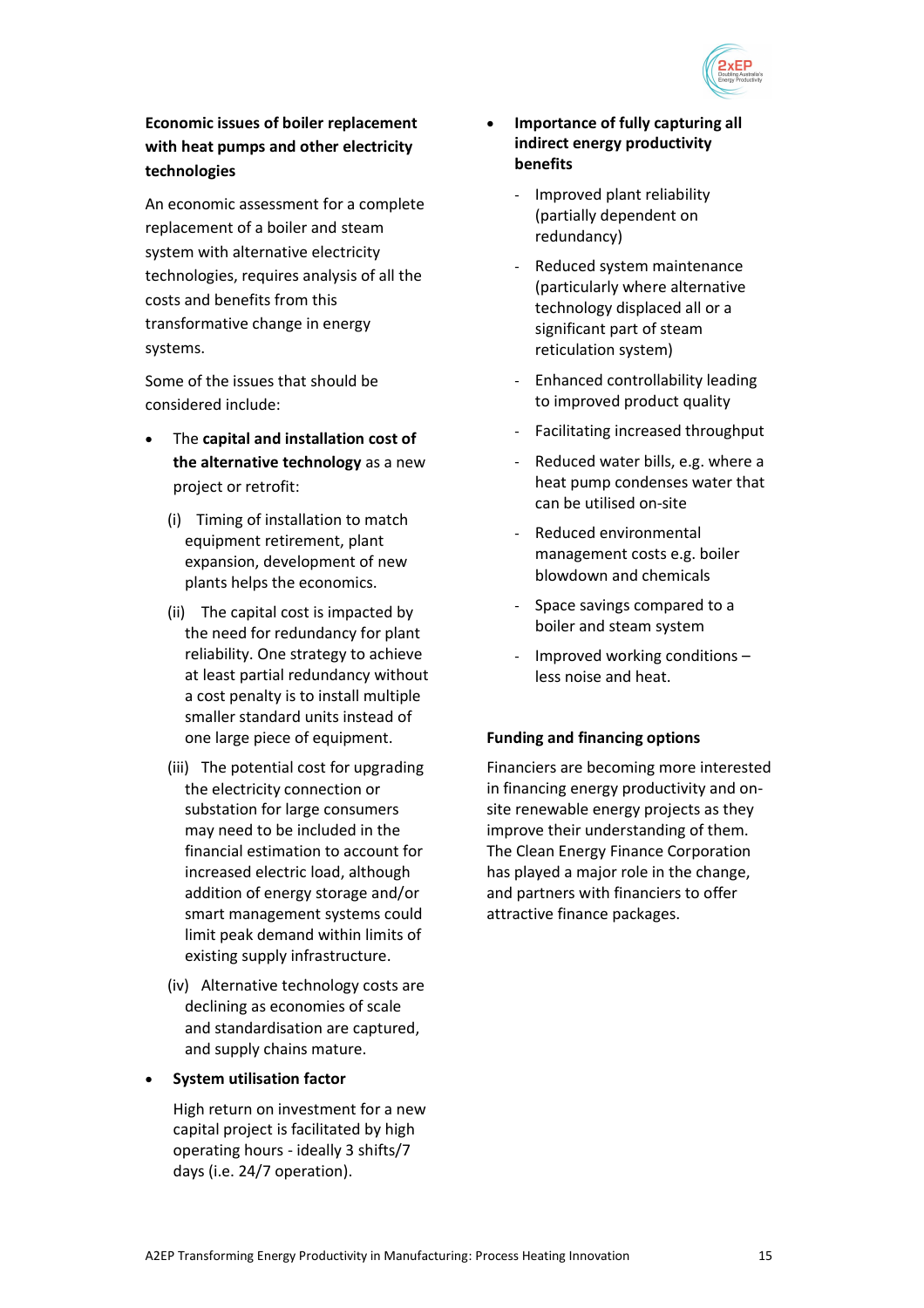

### **Example case study: boiler replacement with heat pump**

Aisin AW CO. Ltd., is a Japanese Automotive part manufacturer. The company needs to wash parts once they are manufactured.

*Replacing central steam system point of use heat pump in a manufacturing plant manufacturing plant* the plant, close to the point of use for heating the washing liquid.

The heat pump was also coupled to the exhaust of the onsite chiller, which is used to cool the cutting tools. The rejected heat from the chiller exhaust used to be lost to the atmosphere as low grade waste heat.



The heat pump delivered the required

heat for the washing liquid as well as boosting the chiller performance.

Since 2010 and after the technology had proven its effectiveness, 13 more heat pumps were installed for the same manufacturer.

These 14 heat pumps were comprised of 6 cooling/ heating type heat pumps with a capacity of 22kW, and 8 heating-only type with a capacity 43kW.

With these 14 heat pumps, the

This was conventionally carried out using washing liquid being heated to 60°C by a central steam system. The steam was produced by a boiler running on heavy oil. The boiler was located at considerable distance from the plant leading to poor thermal efficiency of the long steam lines.

Installing a small boiler within the plant was not feasible at the time. The company installed a heat pump within

After implementing the heat pumps, energy consumption, CO2 emission, and running cost of the plant reduced by 73%, 76%, and 89% respectively.

Many more examples of offsetting steam consumption with the help of heat pumps have been reported by [the](http://heatpumpingtechnologies.org/publications/application-of-industrial-heat-pumps-annex-35-two-page-summary/)  [International Energy Agency \(IEA\)](http://heatpumpingtechnologies.org/publications/application-of-industrial-heat-pumps-annex-35-two-page-summary/)<sup>5</sup>.

l

plant realised a steam-less thermal system with no need for a central boiler.

<sup>5</sup> Application of Industrial Heat Pumps

Final Report, IEA, 2014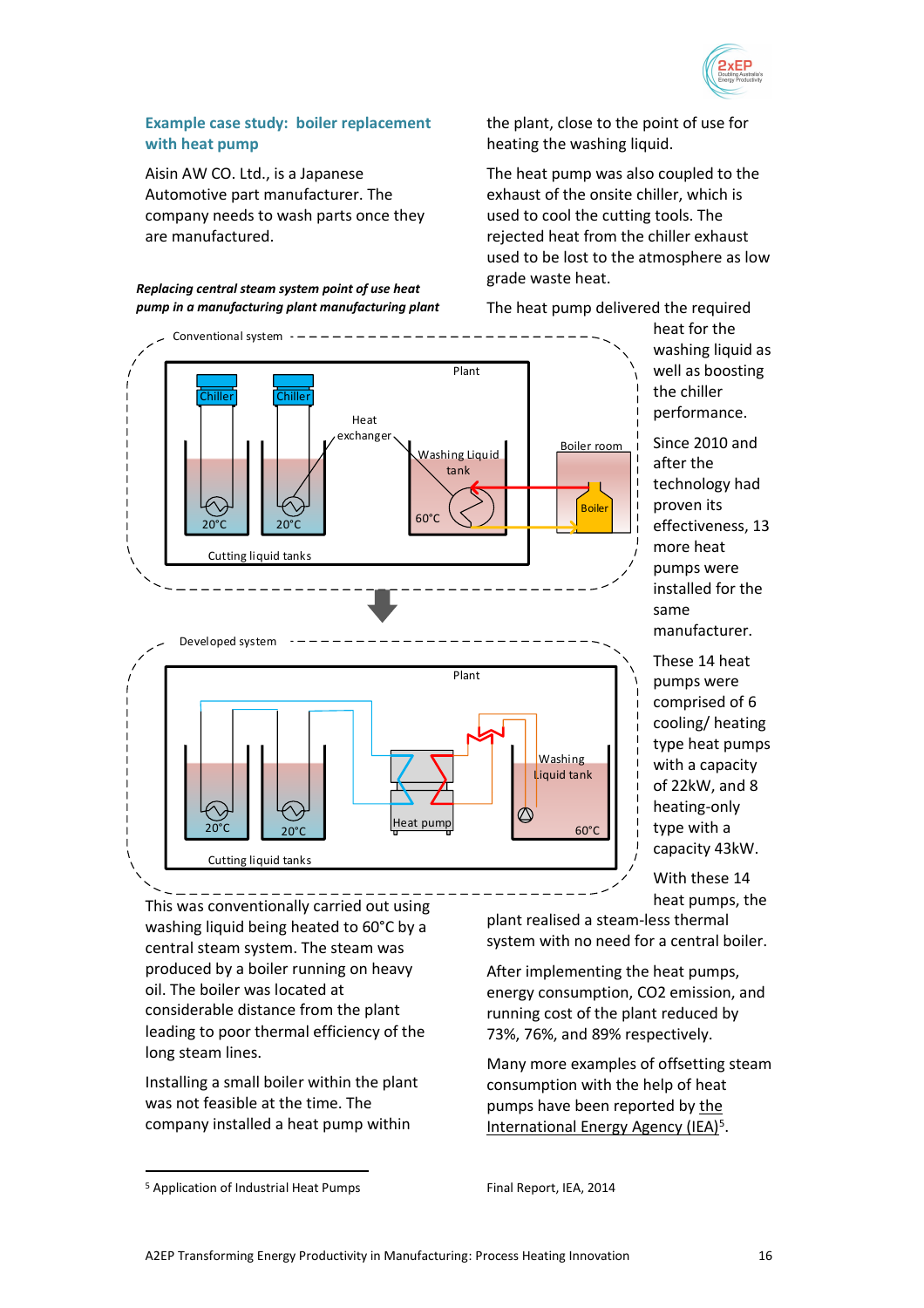

# **Glossary of terms**

The following is a summary of terms used in this report.

### **Coefficient of Performance (COP)**

The efficiency of refrigeration systems and heat pumps is denoted by the coefficient of performance (COP). The COP is the ratio between energy usage of the compressor and the amount of useful cooling at the evaporator (for a refrigeration installation) or useful heat extracted from the condenser (for a heat pump).

### **Energy productivity**

Energy productivity (EP) refers to the value created from using a unit of energy.

### **Electrification**

Eliminating combustion and replacing it using electricity driven processes/systems

#### **Levelised cost of energy**

The cost of supplying unit of energy throughout the lifecycle of the equipment/process including its capital and ongoing costs.

### **High temperature heat pump**

Vapour compression heat pumps with heat delivery temperature of over 65°C.